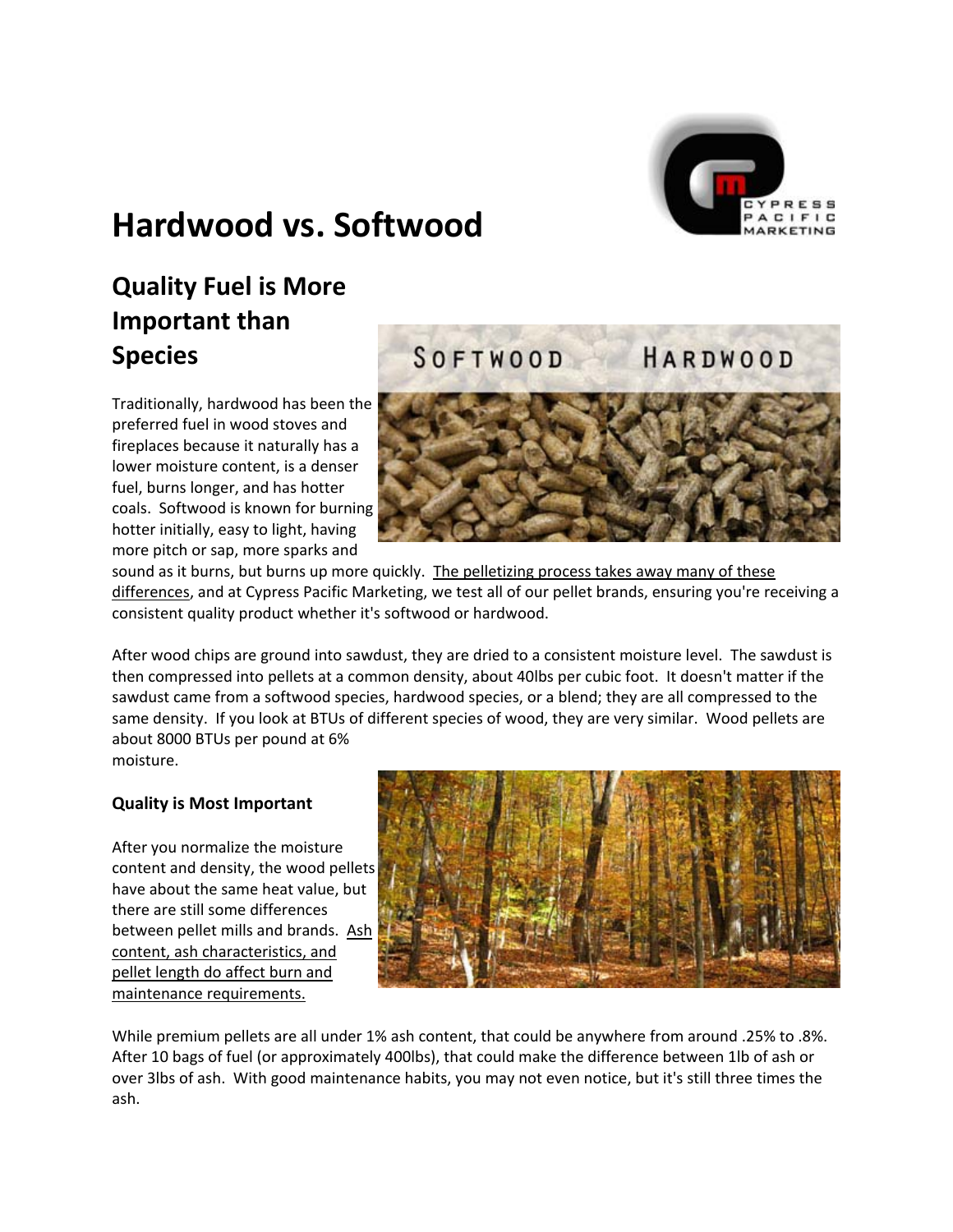The ash has to go somewhere. Some ash is very high in heavy minerals that in extreme temperatures will melt and re-harden into dirty glass, forming clinkers and scale in the firepot. Some ash will collect in the firebox as heavy fly ash, while some lighter fly ash will collect in your heat exchanger. Still more could settle in your vent system, with the lightest ash being exhausted out your vent. The difference could be the species, or just the side of the mountain it was grown on. Your appliance will perform best with regular maintenance to keep

ash under control.

.25 inches and 1.5 inches. In most appliance. In order to get the same burn you may need to decrease the Pellets also come in different lengths. Usually they are between pellet appliances, shorter pellets feed faster than longer pellets. As you change from one length to another, you may have to increase or decrease the feed rate of your



feed feed rate a little for shorter pellets and increase it for longer pellets. Other than slight changes in rate, the burn characteristics and heat value should be very close to the same.

So which should you buy? All fuel sold by Cypress Pacific Marketing has solid third-party testing data, **confirming a quality fuel that will provide great heat value. Have confidence in purchasing both hardwood and softwood blend pellets.**

## **Pellet Benefits**

in appliances, such as freestanding stoves, fireplace inserts, furnaces or commercial burners. Wood pellets were first engineered in the 1970s in response to an energy shortage in the U.S. and are generally manufactured from wood waste generated in saw mills, furniture manufacturing facilities, paper mills, etc. Burning wood pellets can be used as a substitute for electricity; wood‐fueled fireplaces and stoves; or fossil fuels, such as propane or natural gas. Pellet fuel is burned

### **Convenience**

- Clean and allergy‐free. No dust or dirt is brought into the home with pellet fuel.
- Stored in less space. Four times more pellet fuel can be stored in a given space than cordwood or wood chips. A winter's supply of pellets for an average home occupies a space roughly 6' x 6' x 6', which makes



them easy to store in a small area of a dry garage, basement, utility room or shed.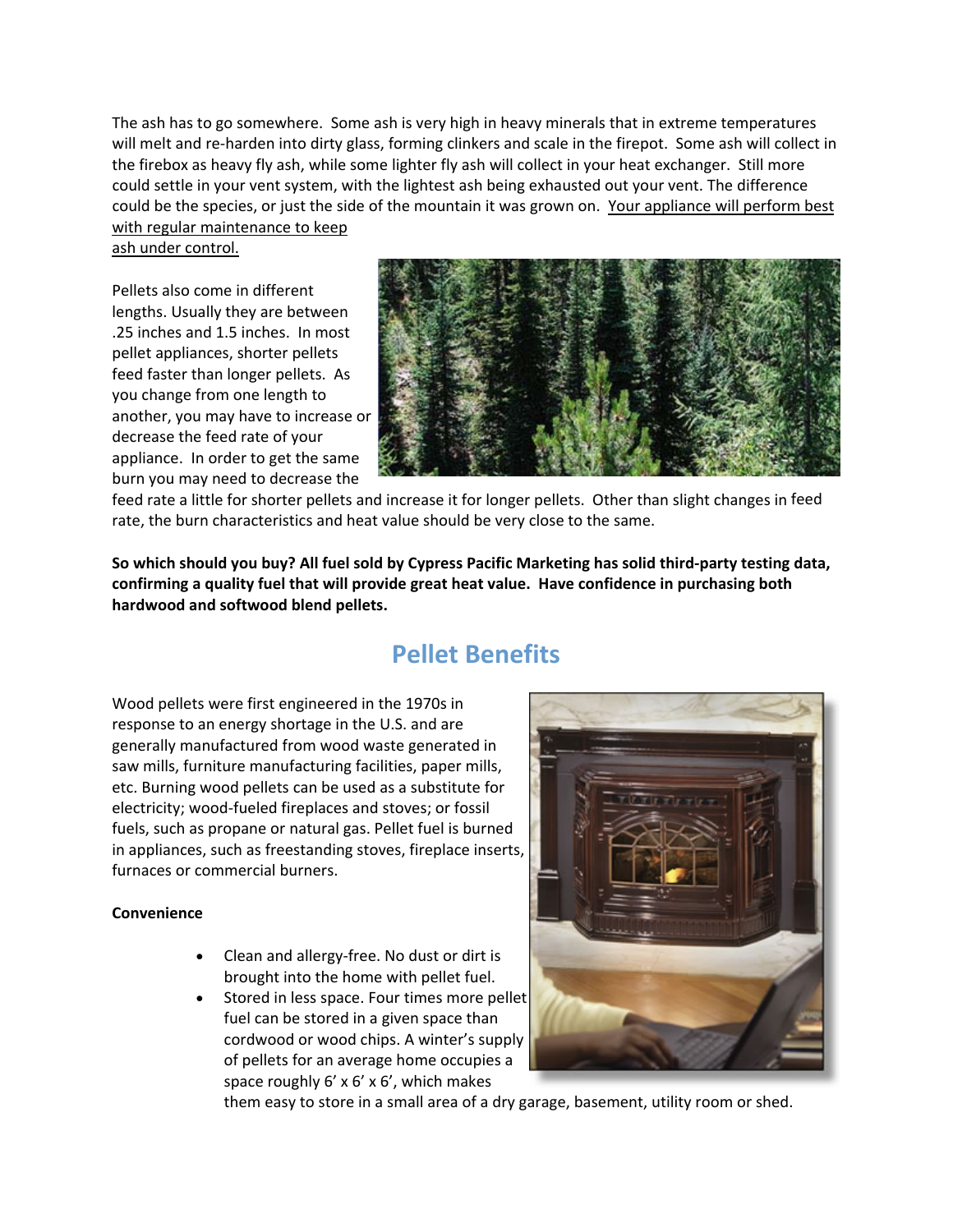• Easy to use. Load once a day. Precisely regulated fuel feed automatically operates the stove according to owner‐determined settings.

## **Efficiency**

- More efficient fuel than cordwood. Pellets have five to 10 percent moisture content in comparison to 30 to 60 percent for cordwood and woodchips. This means pellets are a more efficient fuel.
- Higher Btu content than cordwood. Wood pellets have a Btu output content of 350,000 per cub. Ft. of fuel, versus 70,000 to 90,000 for cordwood or wood chips. This means pellets produce more heat.

## **Environmental**

- All natural fuel. Once compressed and dried, pellets hold their form with natural lignin, which means no glue or binders are required.
- Cleaner burn. Pellet fuel has proven to provide the cleanest burn of any solid fuel. Pellet stoves exhaust an average of 1.2 particulate grams per hour – well below the United States EPA wood burning limit of 7.5 grams. This is because the combustion air can be easily regulated, which optimizes the burn efficiency, and because of pellet's low moisture content.

## **Sustainability**

- Energy from waste. Pellet fuel is made of waste products, such as pallets and manufacturing excess. It is a practical way to utilize biomass materials from sustainable forest initiatives, especially for commercial applications
- Other Biomass products. Cornstalks, straw, wastepaper and even animal waste can be converted into pellets.

# **High quality pellets come in all colors and sizes!**

*There are more to pellets than just softwood or hardwood. Matching pellets to appliance is an important step in order to receive the highest heat output, cleanest combustion, and highest efficiency. Here are some things to consider when choosing your fuel.*

## **Wood Pellet Color**

When choosing a fuel, you may notice that there are many different colors of fuel. Usually the lighter fuels are softwood while the darker pellets are hardwood. The fuel in the

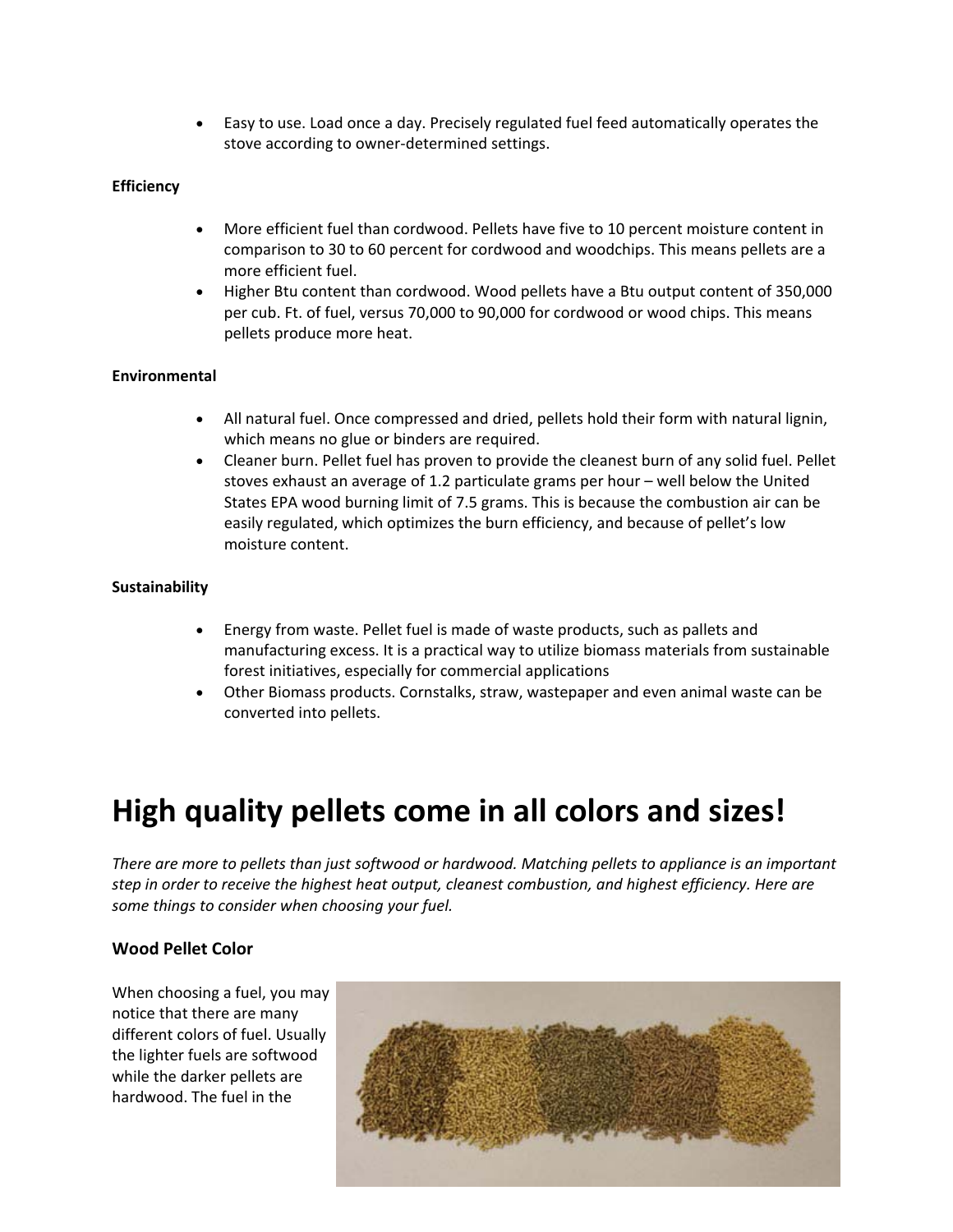center of this photo is made from lodge pole pine that died from pine beetle infestation. The enzyme s they secrete into the wood makes it blue, so the pellets turn out darker. Some softwood whole‐tree pellets are also darker because of the bark and needles mixed with the wood. In other words, it's tough to pick a "best" pellet based on color.

## **Wood Pellet Length**

From one brand to another, or even from one season to another of the same brand, it's very likely that the pellets you buy could be shorter or longer in length on average. This is very normal. There are several variables that determine the length of a pellet during manufacturing and any one of them could be different from brand to brand or season to season. How does this affect burn? Longer pellets will feed less fuel into the firepot with every rotation of the augur than shorter pellets. If everything else in the appliance stays the same, and the only difference in the fuel is the pellet length, the shorter pellets will provide more fuel to the firepot than the longer pellets. You will need to reduce the feed



lower combustion and heat transfer efficiency. rate or increase air flow through the firepot to maintain the correct fuel to air ratio. If you don't, you could have incomplete combustion, leading to more and darker ash, blackened glass, a lazy fire, and

## **Wood Pellet Density**

Pellet manufacturers compress the wood fiber to a consistent density of at least 40lbs per cubic foot. That means that if you fill a cubic foot container with the pellets (just pour them in), it should weigh at least 40lbs. But it's difficult to compress to that exact density consistently, so most pellet mills compress to 41lbs or 42lbs. It's not uncommon that the pellet could be as dense as 44lbs or more. If one bag of wood pellets is denser than another, it will deliver more fuel to the firepot with each rotation of the augur than the less dense pellet. If you have two brands of pellets, you can stack eight bags of one brand on top of each other next two eight bags of the other brand. The taller stack is the less dense pellet. Being less-dense or more-dense isn't bad, but it does change the fuel-to-air ration in the appliance. If you switch from a less‐dense pellet to a more‐dense pellet, you will need to reduce your feed rate or increase airflow through the firepot to maintain the correct fuel to air ratio.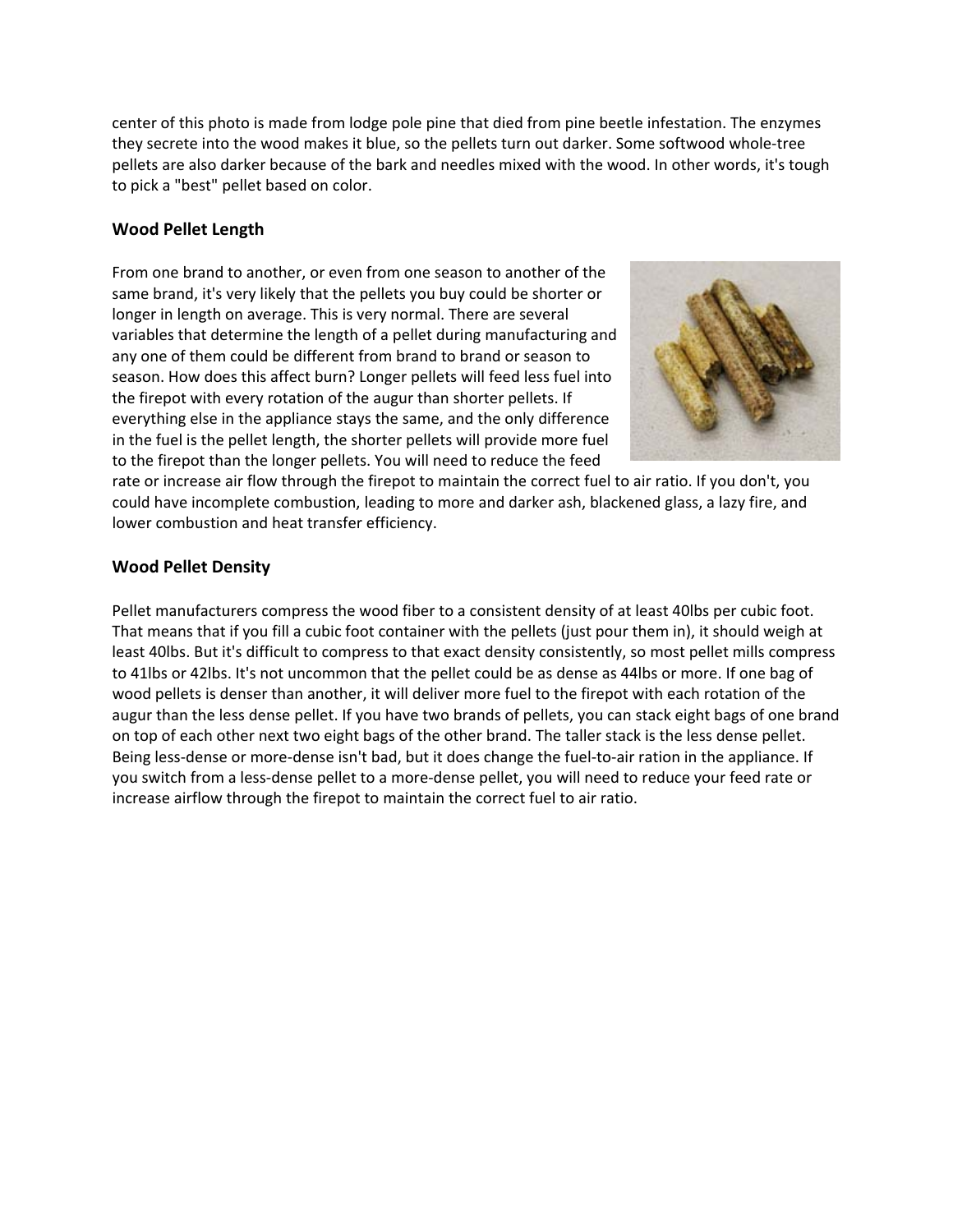#### Less Dense Fuel

More Dense Fuel

**Quick Fuel Density Check** With eight bags stacked up, you can see some stacks taller than others. The shorter the stack, the more dense the fuel. The difference shown here between the tallest stack and the shortest is about 10%. A 10% increase in fuel means that you need to decrease the feed rate or increase the air by 10% to maintain good combustion.

This difference doesn't make one of these fuels better than another. It just shows the reason appliances have adjustment controls.



### **What is the best pellet?**

There are a lot of great pellets available. All Cypress Pacific Marketing pellets are tested by third party test labs to make sure you are getting a quality fuel no matter which one you select.

**No really, what is the best pellet?**

The higher the BTUs, the hotter the burn. The lower the ash content, the less maintenance you will need to do. Those are general rules of thumb, however length of fuel, density, and moisture content also play a part in good combustion.

# **Different Types of Pellet Heating Systems**

There are several different types of pellet heaters available. Based on the location choices you have available to you and your heating goals, one type will most likely meet your needs the best. You may need more than one unit in your home in order to satisfy your heating needs. These are guidelines only. Your pellet heating system professional will be able to help you determine which unit will fit your specific heating needs.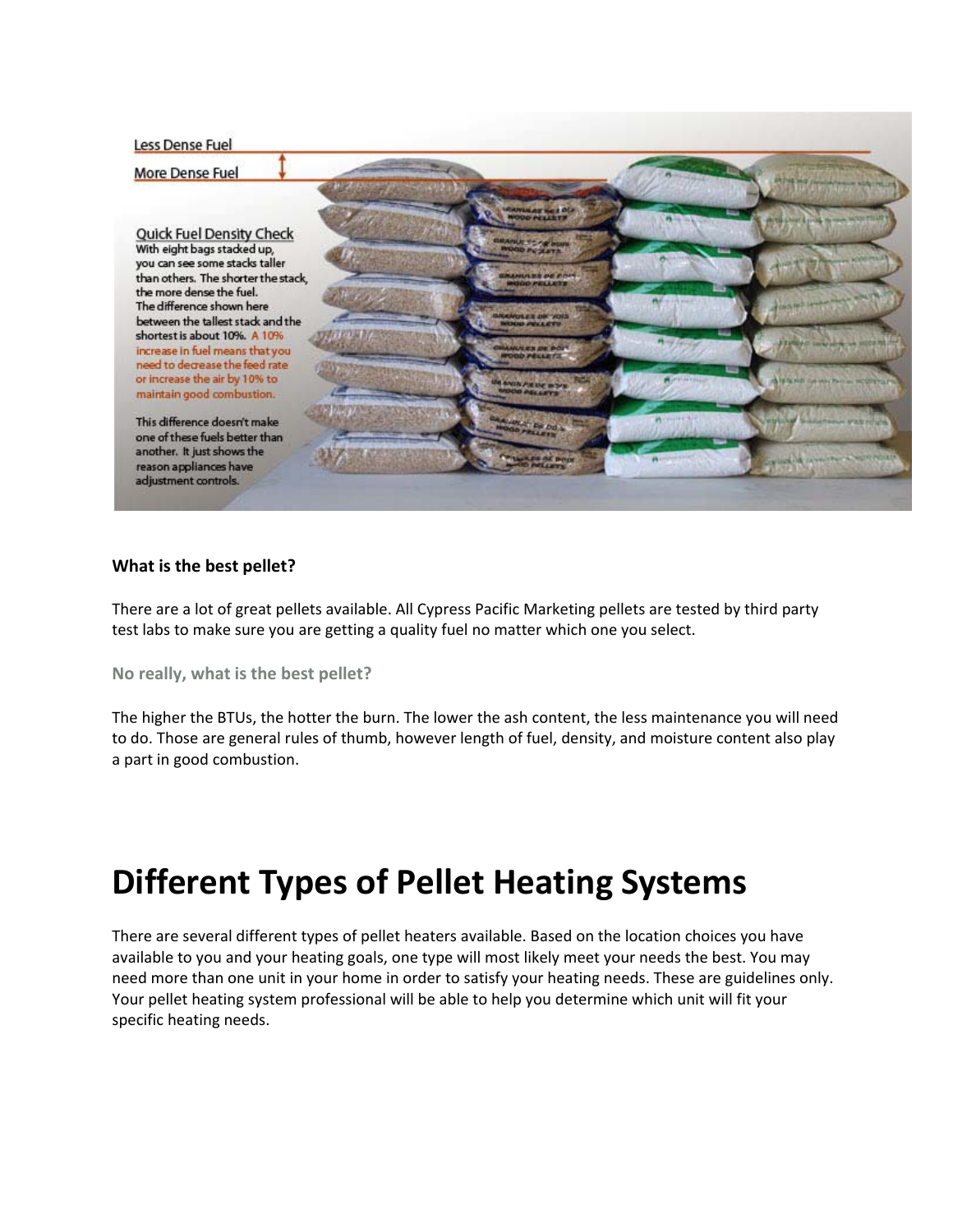### **Size, Design, Operation, and Features**

Pellet heat systems come in many different sizes and designs. Size, in terms of heating ability, is determined by consumption rate. In other words, how many pounds of fuel does the appliance use per hour. There is usually a low and a high number, giving you the range of heat output capable by the appliance. For example, if the appliance consumes 1.5 pounds per hour on low and 4 pounds an hour on high, the consumption rate is about 12,000 to 32,000 BTUs per hour. If the efficiency of the appliance is 75%, then you'll get 9,000 to 24,000 BTUs per hour into your home. Maybe that's kind of technical, but in general that's how pellet heaters are sized.

From simple and clean styling for basements and utility rooms to elaborate enamel finishes for formal living rooms and bedrooms, pellet stove designs vary greatly. You're sure to find an appliance that fits your home's décor while meeting your heating needs.

It's important to learn about the operation of the brand or model that you're interested in. Different brands and models have different control systems, maintenance procedures, and operational features. Your appliance dealer can explain the proper procedures for operating and maintaining your appliance.

#### **Pellet Stoves**

Pellet stoves are free standing heat systems. They can be installed in almost any room and are best used as a secondary focal point, meaning you may have another focal point in the room like an entertainment center, library, or picture windows. They can be installed against a flat wall or in a corner. Venting for the appliance can usually be installed directly out an exterior wall, straight up a few feet and then turn to go out an exterior wall (if in a basement), or straight up through a ceiling and roof. Make sure you are using venting appropriate for you installation. Most pellet stoves need a non‐combustible surface on the floor. Pellet stoves are also a great replacement for existing wood stoves and can usually be positioned closer to a combustible wall than the wood stove, taking up less space in the room.

#### **Pellet Inserts**

Pellet inserts are normally installed in wood burning fireplaces. If you have a wood burning insert already installed in the fireplace, that will need to be taken out. Wood burning fireplaces can be either masonry site‐built fireplaces, or factory built fireplaces. Either way, you will need to take measurements of your fireplace (height, width at the front and rear, and depth at the top and bottom) with you to your local appliance dealer in order to know what appliances will fit into your fireplace. If it's been used, you'll need to clean your fireplace and chimney before installation. Normally, part of the insert will sit back into your firebox and part of the insert will sit out onto your hearth. A surround panel will finish off the space between the insert and your fireplace opening, providing a clean and finished appearance. Pellet fireplace inserts are generally vented straight up through the existing flue. A continuous stainless steel flexible liner is the most common method.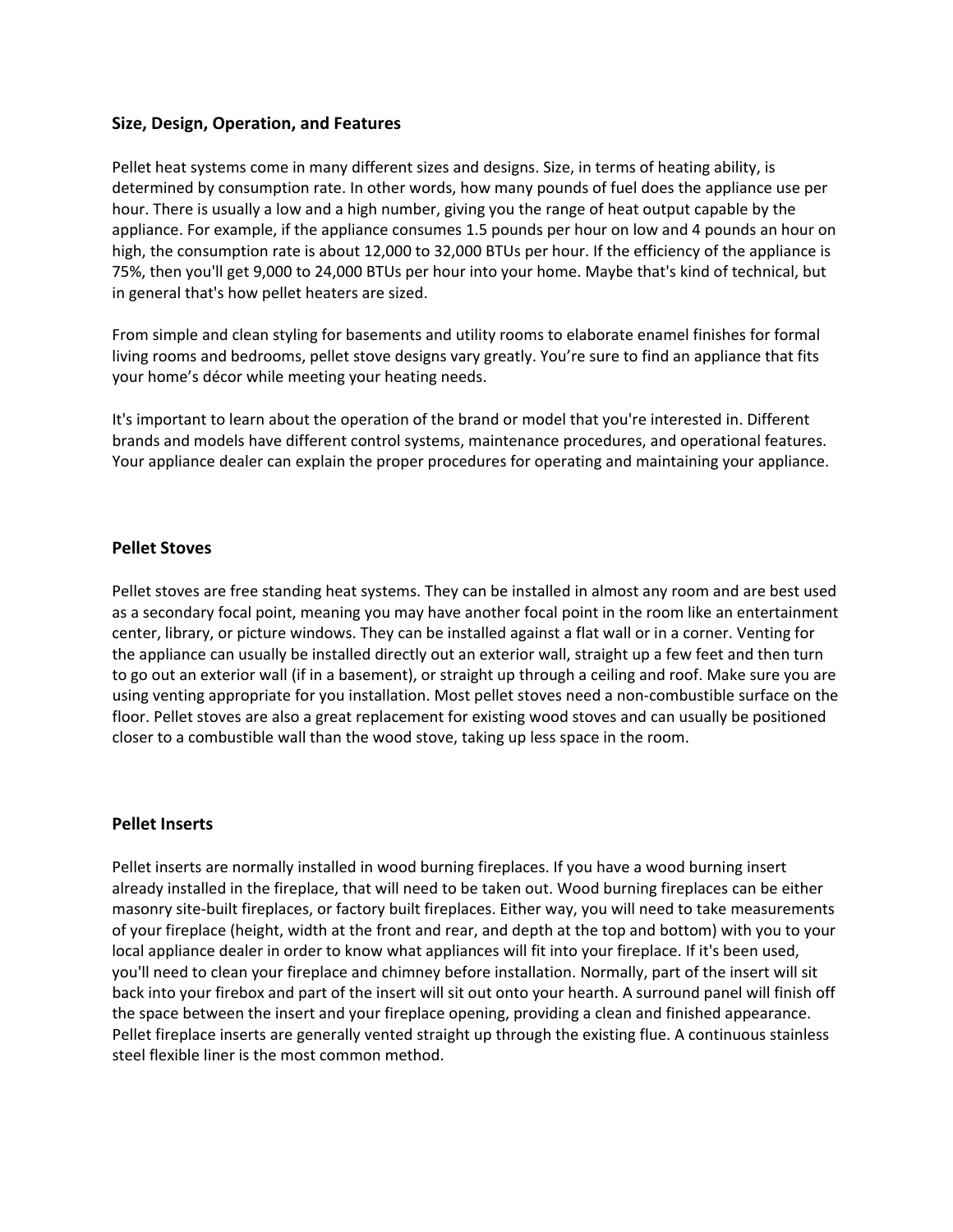If you don't have a fireplace, but like the appearance of fireplace inserts more than a freestanding stove, many pellet inserts can be installed without a fireplace. Simply frame in a small alcove into a wall, or install a cabinet mantel, and the pellet insert can be placed in the opening and give the appearance of a fireplace. See the installation manual or ask your dealer if that type of installation is available.

#### **Pellet Furnaces & Boilers**

A pellet furnace or boiler can be used in conjunction with your existing central heating system. These more utility styled heat systems have larger fuel storage hoppers designed to hold several days use of fuel. They are normally installed next to your existing furnace or boiler with your existing heating system set up to use the pellet system as the primary heat source, and your existing furnace or boiler as the backup system set to come on if you were away and your pellet system ran out of fuel.

## **Save Money with Wood Pellet Heat**

## **Don't be a slave to the crisis of the season!**

Storms, local and global economies, energy demand, even political events can greatly affect the price of energy, and lately it's been quite a ride. The ups and downs of energy can put you on unstable financial ground. Do you find yourself watching the news and stock market almost daily, trying to decide if yo u'll be able to afford heating your home in the winter? Did buying fuel oil in the Spring feel more like playing the slots in Vegas than ensurin g affordable heat?



**ently the most price‐stable and affordable source of warmth for Wood pellet heat has been consist your home for the last ten years.**

**hanges in fuel pricing since 1999, with pellet fuel costs rising substantially slower This graph shows c than alternatives.**

Note: This graphic illustrates a percentage of change comparison, not a comparison of prices. Sources: NH Office of Energy and Planning and the Pellet Fuel Institute Updated 10/31/2007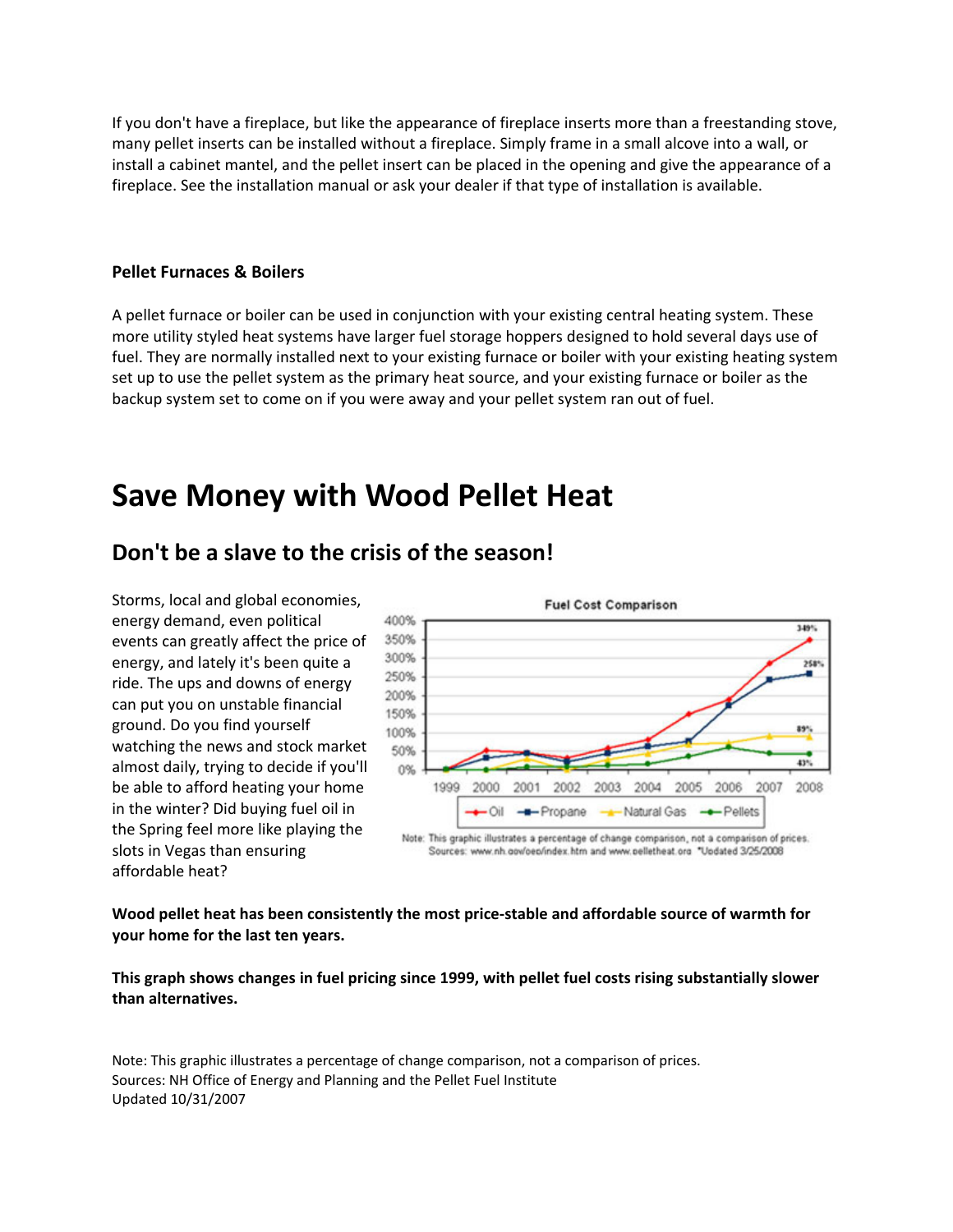## **Natural Heat for Your Home**

Over 800,000 families across the nation have discovered the wonderful benefits and penetrating warmth of wood pellet heat. In these difficult economic times, they are also benefiting from one of the most price‐stable heat sources available.

affordable. Compared to oil and other home heating sources, wood pellet heat has been a stable energy source for the past 20 years. Despite incredible growth over the last several years, pellets are still



## **Fuel Cost Comparisons**

A fuel cost comparison spreadsheet is available online through the Pellet Fuels Institute. This on-line interactive form can help you make comparisons of relative fuel costs in your area for each of the following fuels:

- Wood pellets or other biomass fuels
- Heating Oil
- Propane
- Natural Gas
- Cordwood
- Electrical Heating
- Coal

among the most efficient heating appliances. We believe the PFI data for appliance efficiencies to be reasonable estimates, but can't guarantee they reflect efficiencies in your specific application. You will need to enter your local costs for the fuels you are considering. The PFI institute site reports "national averages", but this data may not be current or appropriate for your area. Appliance efficiency also plays a role in cost-effective heating, and we are pleased to report that pellet stoves are generally

Clicking on the link below will take you to that page of the PFI web site.

## http://www.pelletheat.org/3/residential/compareFuel.cfm

## General Questions about Wood Pellets

#### *What are wood pellets?*

Pellets are small, tightly-compacted wood products that can be burned in a pellet burning appliance, such as a stove or fireplace insert. They're manufactured at nearly 100 mills in North America, and manufacturing, and from forestry by-products. Pellet fuel is also made from other agricultural waste. created by compressing sawdust remnants from the lumber industry, furniture and flooring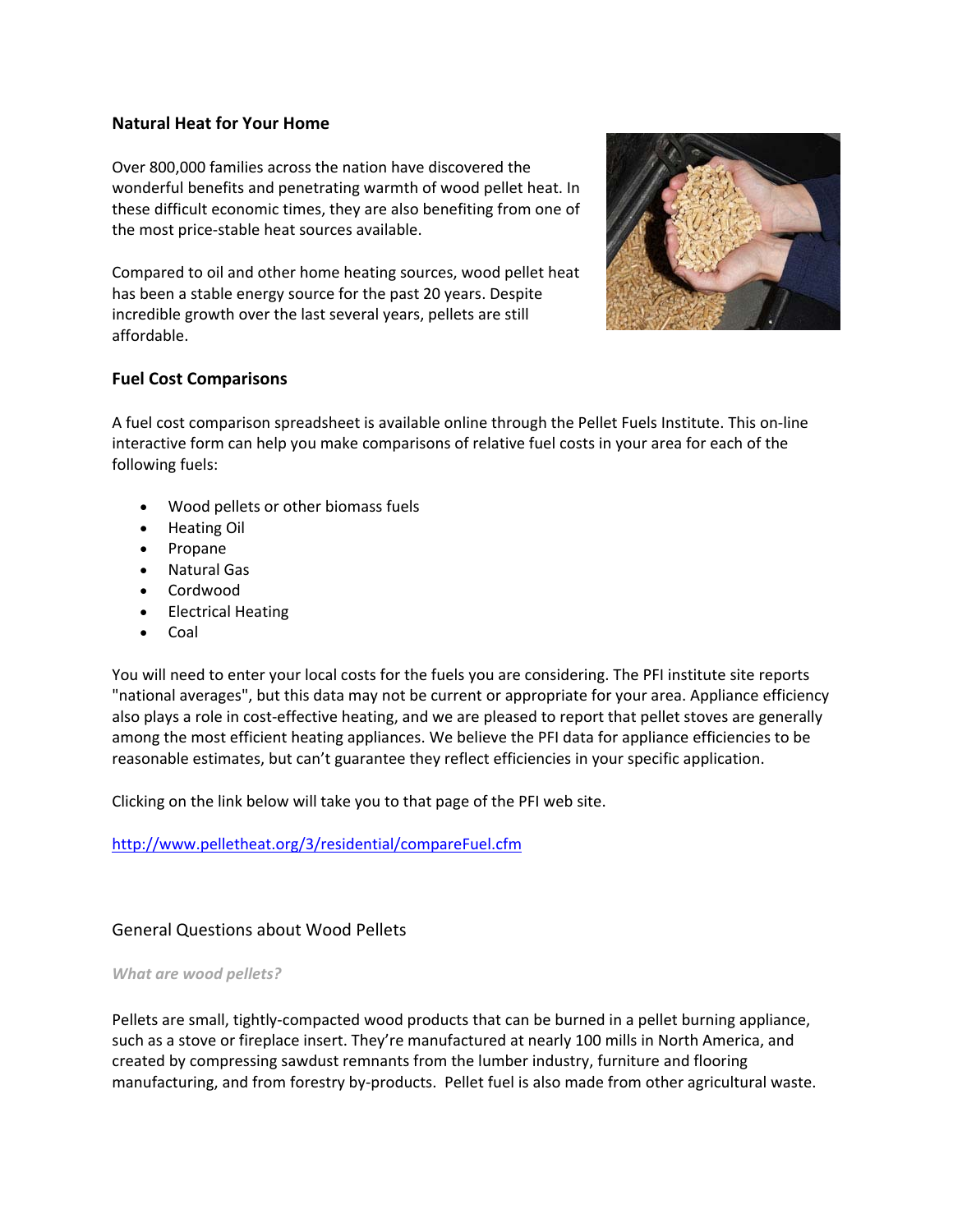#### *How much will I save over traditional heating fuel with wood pellets?*

It depends on your current heat source, your climate, the size and heat loss of your home, and how warm you like your home to be. Many of our oil and propane heating customers have cut their annual home heating costs in half during the highest petroleum prices this summer. As some energy prices dip again, it's a reminder that many traditional heat methods are hardwired to the crisis of the season. Choosing a heat source is a long term decision and wood pellet heat is proving to be the most stable, and will not only save you money, but provide long term heating security.

#### *Why are pellets shiny?*

Lignin, a naturally‐occurring substance in wood, rises to the surface during wood pellet production and leaves the pellets smooth and shiny. It also acts as natural glue and is what holds the pellet together.

#### *Can pellets go bad?*

No. As long as you store them properly, you should have no problem storing them for several years.

#### *Is there a pellet shortage?*

No, but pellets can be hard to find at times. Cypress Pacific Marketing has thousands of tons of wood pellets in stock throughout the country with the capacity to meet our current dealer demand and beyond. We also have excellent long-term contracts with pellet manufacturers across North America, ensuring a reliable source of pellets for years to come.

**Why is my glass turning black and firepot overfilling?**

Poor combustion. That's the simple answer. You are not getting enough air into your firepot for the amount of fuel you are burning. It could be feed rate settings, a damper control, or your firepot, heat exchanger, or vent may need cleaning. Consult your heating system owner's manual for more information.

### **Is it possible that my pellets are bad?**

Sure, but not likely. It is however, very possible that your pellets are different than the last brand you used, or if they are the same brand, they could have changed from batch to batch. You may have to adjust your feed rate setting or damper control. Consult your pellet system owner's manual for adjustment instructions.

### **I think my pellets are wet. How can I tell?**

If the pellets won't light at all, the pellets crumble or feel moist, the bag is tight or the pellets don't move around in the bag, and the bag weighs more than 40lbs, than it's likely those pellets are water damaged and should not be put into the pellet appliance.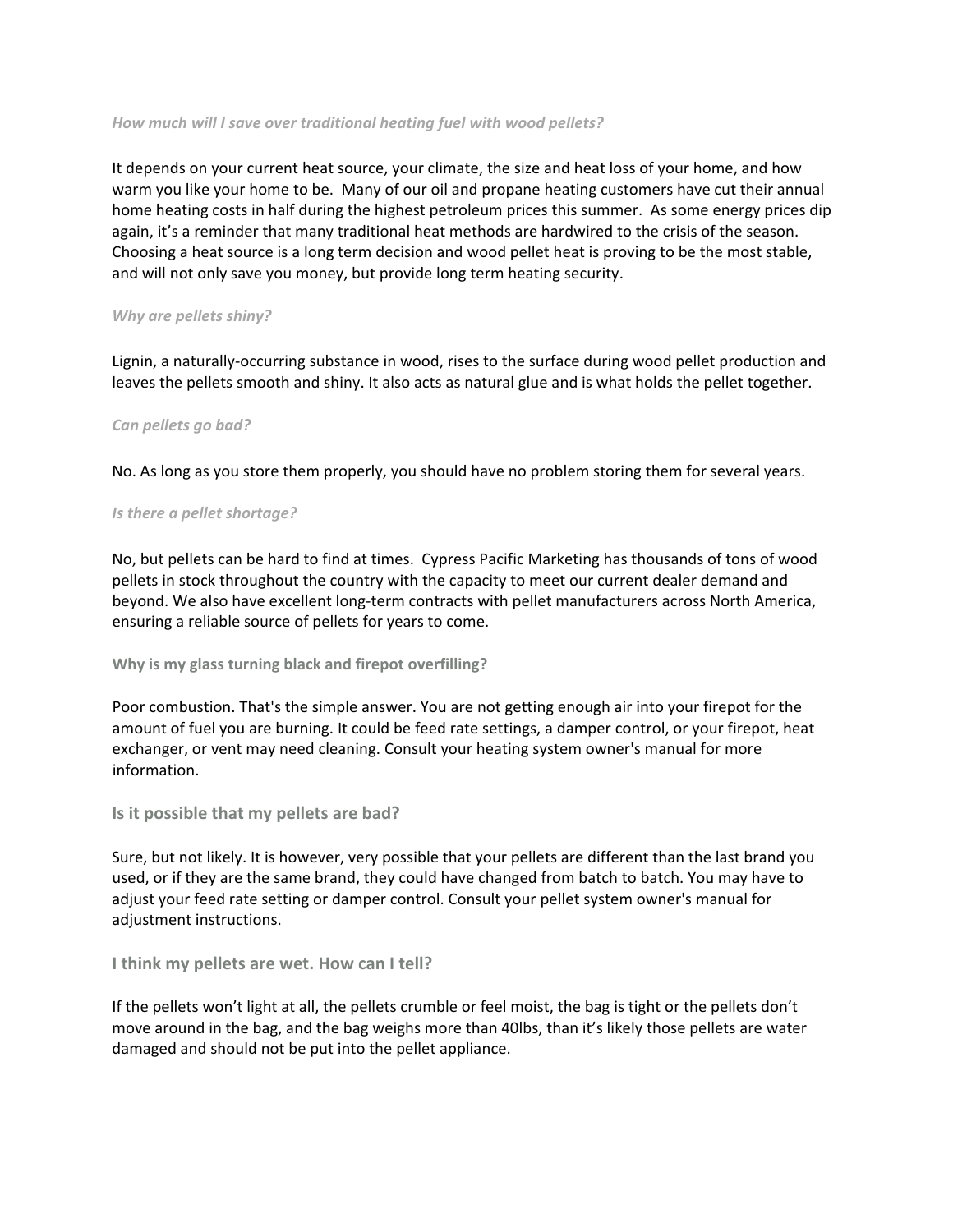## **Questions about Fuel Selection**

#### *What pellet is best for my stove?*

All of the fuel we sell at Cypress Pacific Marketing meets strict ash content, heat output, and quality guidelines and is classified as PFI Premium wood pellet fuel. However, pellets do vary in length and density, so it may take some appliance adjustment to get that perfect burn. Consult your owner's manual for specific fuel limitations or requirements before selecting a fuel for you heating system.

#### *Why do some brands cost more than others?*

Raw materials and transportation costs to get the pellets from the mills (where they're produced) to our warehouses (where they're shipped to you) vary, so the price per ton can fluctuate. As part of our effort to make pellets easily available to consumers across the country, pellets may have to travel long distances to get to you. As we expand our network, we expect to implement even more efficient delivery systems.

#### *Which are better; hardwood or softwood pellets?*

This is a much debated question, and if you are new to pellets, you may eventually form an opinion as well. The pelletizing process takes away much of the differences between hardwood and softwood, density and moisture content. BTUs can vary some, and ash content can also vary, but the quality and consistency of the fuel is more important than the species.

#### *When is the best time to buy pellets?*

Pellet manufacturers try to operate their factories all year. Stock, availability, and pricing are usually best in spring. For your convenience, we have pellets available at competitive prices all year.

#### *How much does a furnace/boiler cost?*

There are several pellet furnace manufacturers in the US and around the world, and the price varies by size and features. Typical residential furnaces start at approximately \$7,000 installed, and up. Boilers are usually a little more expensive and might cost approximately \$9,000 installed and up. Bulk pellet storage can cost anywhere from a few hundred dollars to a few thousand, depending on the systems selected. There are many ways to store bulk pellets inside, outside, and underground.